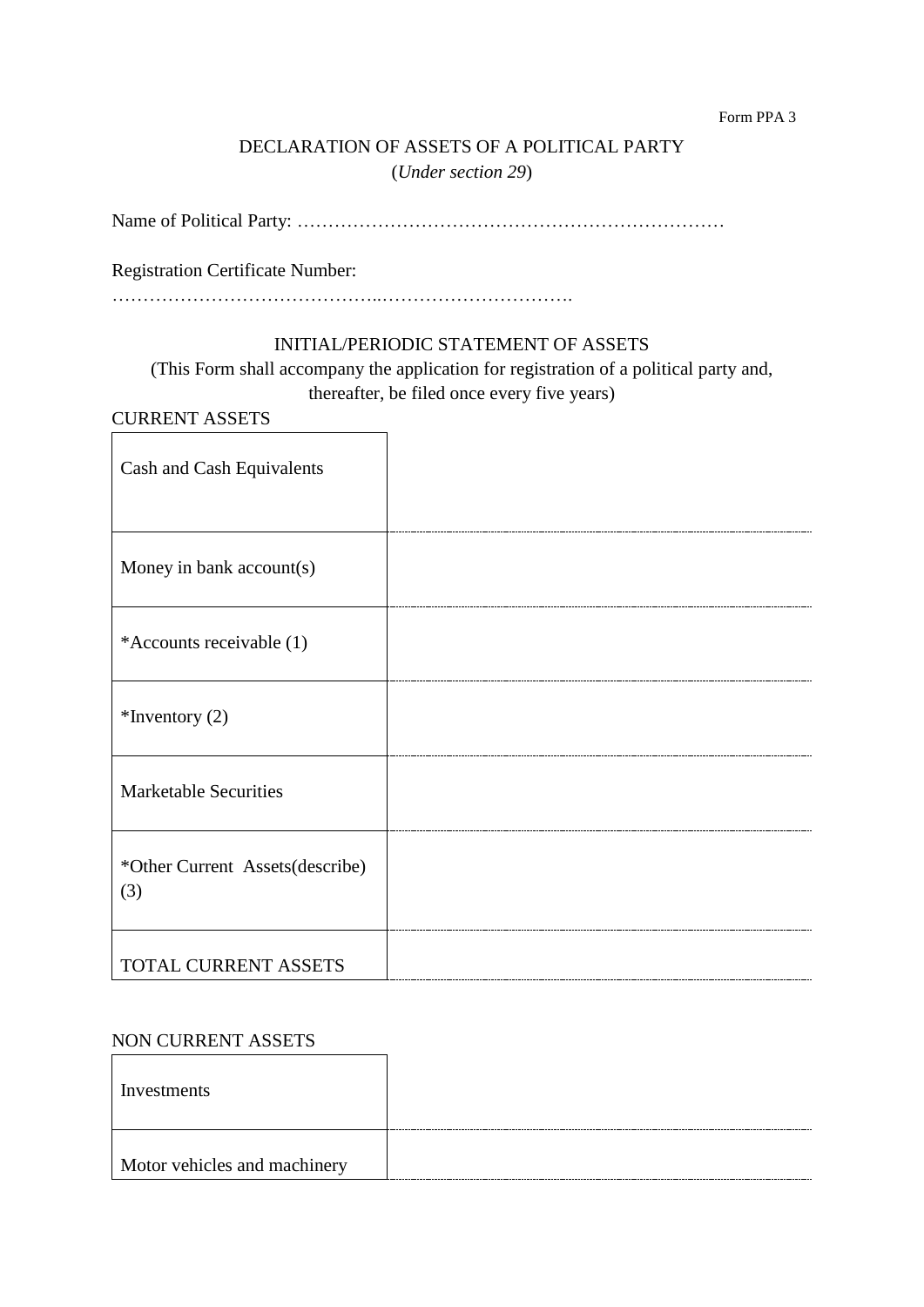| Furniture and fixtures                           |  |
|--------------------------------------------------|--|
| Office equipment                                 |  |
| Land and buildings                               |  |
| Intangible assets (trademarks,<br>copyright etc) |  |
| <b>Other Non-Current Assets</b><br>(describe)    |  |
| TOTAL NON CURRENT<br><b>ASSETS</b>               |  |

## SHORT TERM LIABILITIES

| *Accounts Payable (4)         |  |
|-------------------------------|--|
|                               |  |
| Wages/salaries payable        |  |
|                               |  |
| *Short term loans payable (5) |  |
|                               |  |
| Other short term liabilities  |  |
| (describe)                    |  |
| <b>TOTAL SHORT TERM</b>       |  |
| <b>LIABILITIES</b>            |  |

## LONG TERM LIABILITIES

| *Long term loans payable(6) |  |
|-----------------------------|--|
|                             |  |
|                             |  |
| Other long term liabilities |  |
| (describe)                  |  |
| <b>TOTAL LONG-TERM</b>      |  |
| <b>LIABILITIES</b>          |  |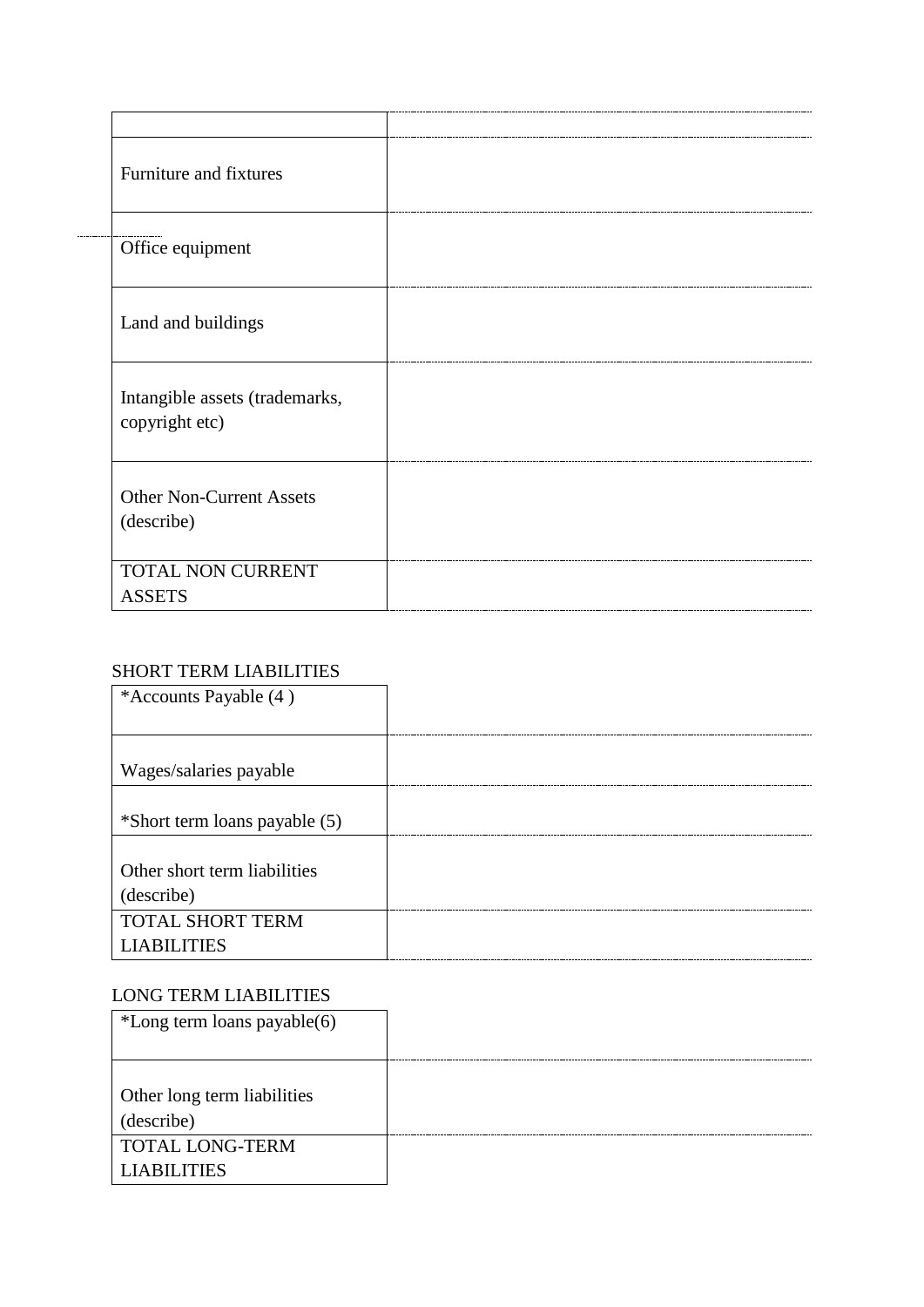## TOTAL LIABILITIES (SHORT TERM + LONG TERM)

## STATEMENT OF INCOME AND EXPENDITURE

#### INCOME

| Membership Fees          |  |
|--------------------------|--|
|                          |  |
|                          |  |
| Dividends on shares      |  |
|                          |  |
| Rent received            |  |
|                          |  |
| Profit on sale of assets |  |
|                          |  |
| Others (describe):       |  |
|                          |  |
| <b>TOTAL INCOME</b>      |  |

#### EXPENDITURE

| <b>Salaries</b>                    |                  |
|------------------------------------|------------------|
| Rent paid                          |                  |
| Transport                          |                  |
| Itemized utility bills             | $\left(a\right)$ |
|                                    | (b)              |
|                                    | (c)              |
| Stationery, printing, photocopying |                  |
|                                    |                  |
| Others (describe)                  |                  |
|                                    |                  |
| <b>TOTAL EXPENDITURE</b>           |                  |